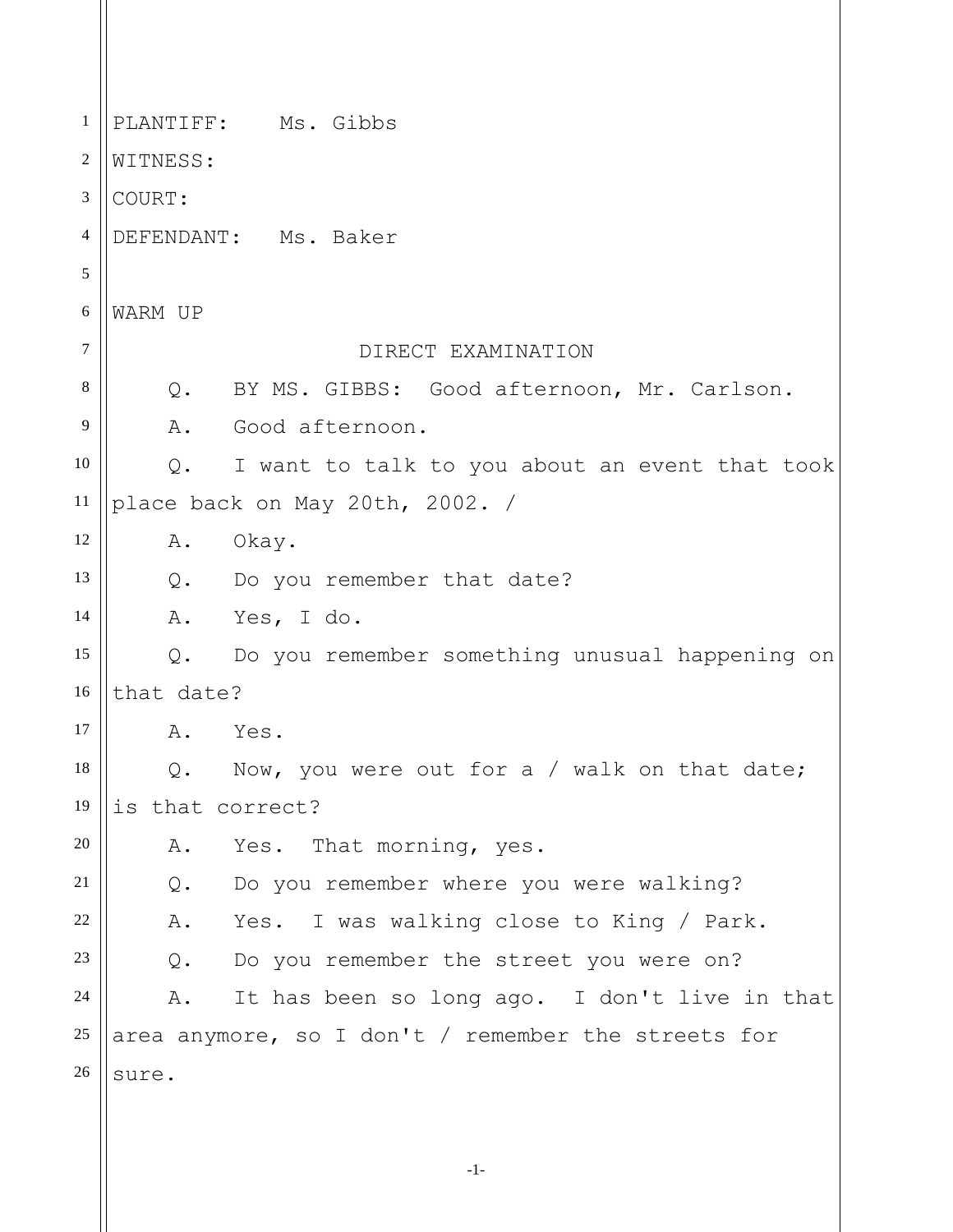-2- 1 2 3 4 5 6 7 8 9 10 11 12 13 14 15 16 17 18 19 20 21 22 23 24 25 26 Q. If you look over your right shoulder, there is a photograph there previously marked as People's 1. A. I see that. / Q. Does that happen to show the area that you were walking in? A. Yeah. I don't see my residence there. I lived on Bradford Place and / it ran directly into the park. I was walking south of this area here. Q. That's okay. Mr. Carlson, you were out for a walk that / morning, correct? A. Yes. Q. Do you happen to remember what time of day it was? A. Yes. In the morning about 8:30, 9:00 o'clock. Q. Now, you \*/ happened to meet up with somebody on that morning, correct? A. Unfortunately. Q. Did that individual also have a dog? A. Yes, that's correct. Q. The individual with the / dog, do you see that person in court today? A. Yes. He is sitting there. Q. Would you describe what he is wearing for the record. A. He / is wearing a suit with a white shirt and a tie.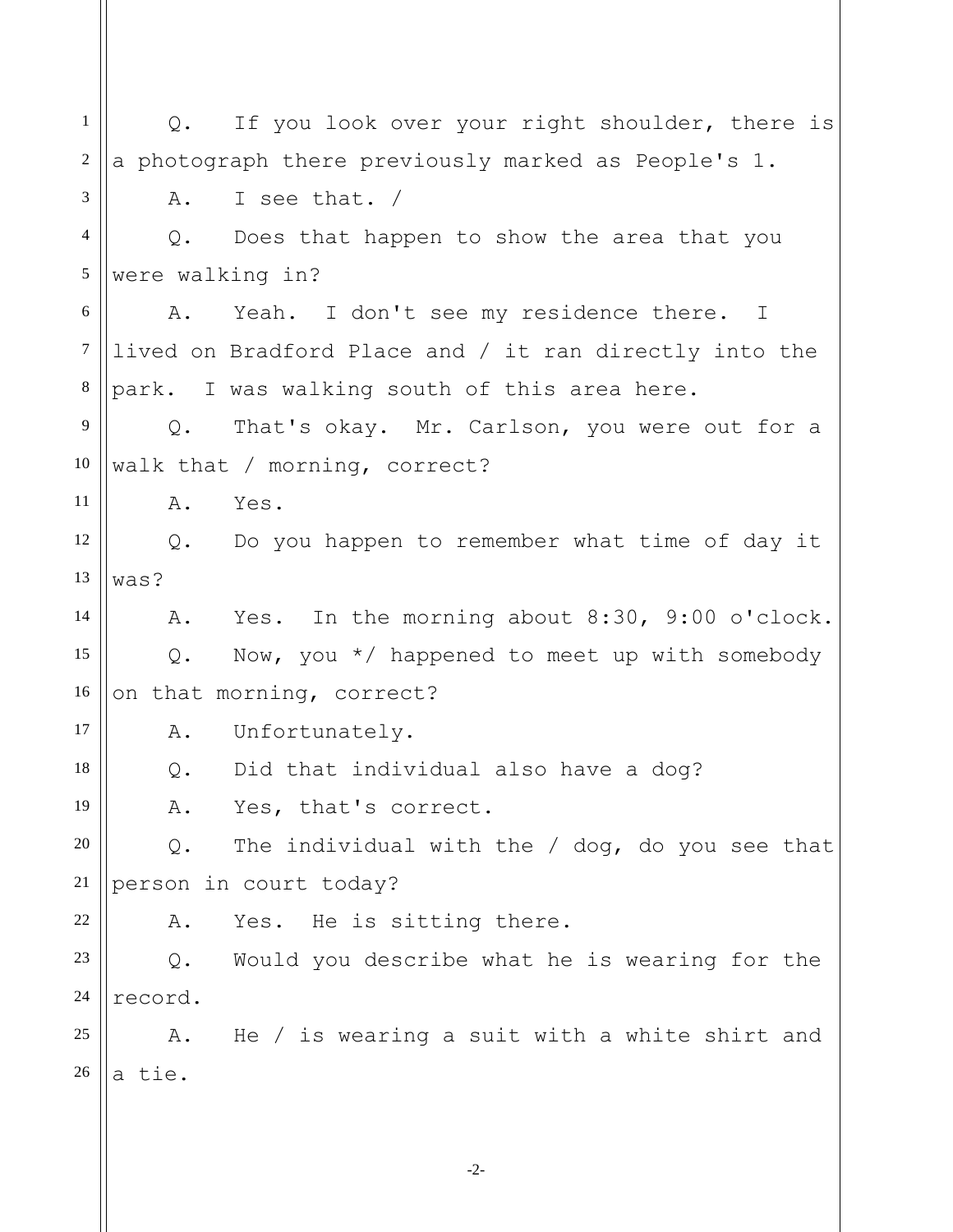| $\mathbf{1}$     | THE COURT: Could you tell us what color his suit       |
|------------------|--------------------------------------------------------|
| $\boldsymbol{2}$ | is for the record.                                     |
| 3                | THE WITNESS: It looks / black to me.                   |
| $\overline{4}$   | THE COURT: All right. Is he the gentleman to your      |
| $\mathfrak s$    | immediate left, or the one that's closer to the jury   |
| 6                | box?                                                   |
| $\overline{7}$   | THE WITNESS: There is a / police officer and then      |
| $8\,$            | it is him right there.                                 |
| 9                | MS. GIBBS: Your Honor, could the record reflect        |
| 10               | the witness has identified the defendant?              |
| 11               | MS. BAKER: Except I think you / need to clear up       |
| 12               | the police officer reference.                          |
| 13               | Q. BY MS. GIBBS: Well, sir, are you talking            |
| 14               | about --                                               |
| 15               | A. Going from the wall towards me, there is a          |
| 16               | police officer / and then it is him and then his       |
| 17               | lawyer.                                                |
| 18               | THE COURT: The person seated at the end of the         |
| 19               | table there, sir?                                      |
| 20               | THE WITNESS: Yes.                                      |
| 21               | THE COURT: The record may reflect / the witness        |
| $22\,$           | has identified the defendant.                          |
| 23               | MS. GIBBS: Thank you.                                  |
| 24               | MS. BAKER: Your Honor, we are willing to just          |
| 25               | stipulate to the identity of my client for the record. |
| 26               | **END OF WARM UP**                                     |
|                  |                                                        |

-3-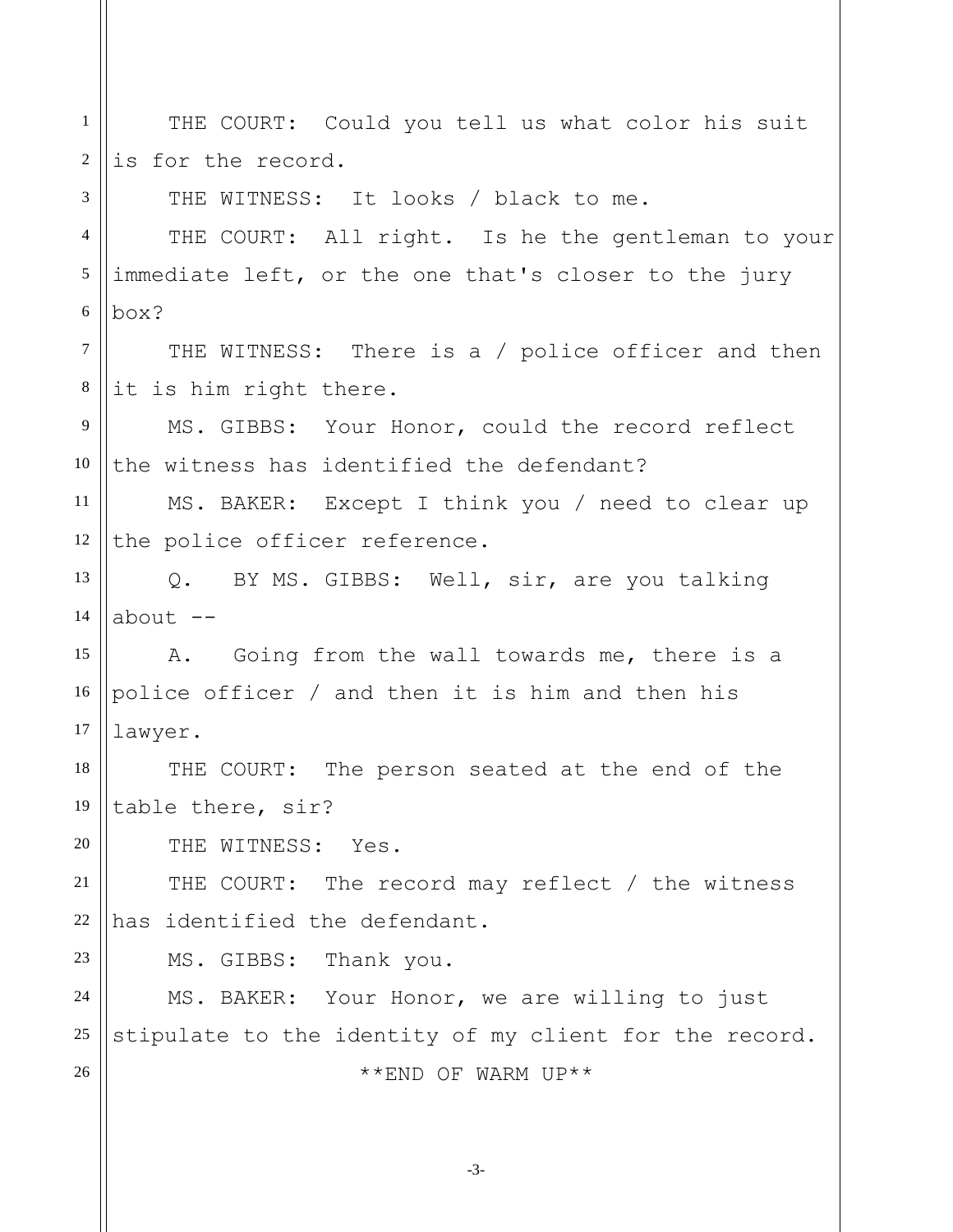1 2 3 4 5 6 7 8 9 10 11 12 13 14 15 16 17 18 19 20 21 22 23 24 25 26 EXAM Q. BY MS. GIBBS: Now, Mr. Carlson, do you recall the type of dog that attacked you that day? A. Yes. It was a Rottweiler. Q. Showing you what I will / mark as next in order for identification. Do you recognize what's depicted in that photograph? A. I sure do. Q. What is that? A. That's the animal that / bit me. Q. Is that the dog you saw on May 20th, 2002? A. Yes. It looks just like him anyway. I am sure it / is him. Q. Now, when you saw the defendant and the dog, were they walking the same direction as you or in the opposite direction? A. Opposite / directions. Q. Were you both occupying the same side of the sidewalk? A. That's correct. Q. At some point did you make contact with each other? A. Yes. We / were in very close proximity because there was a wooden fence on the one side and there was a large tree on the other side. / We had to walk between them and we met right at that crosswalk.

-4-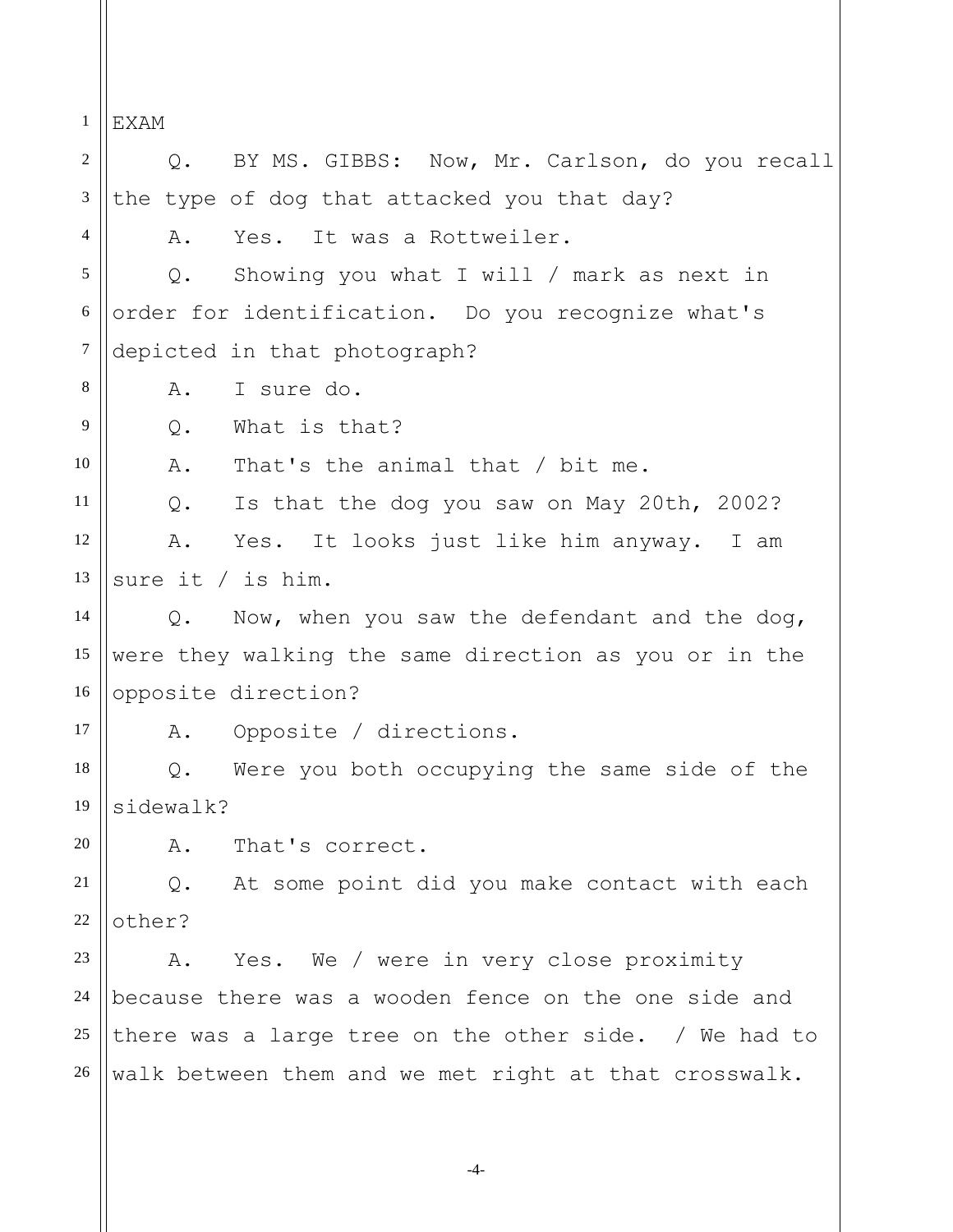1 2 3 4 5 6 7 8 9 10 11 12 13 14 15 16 17 18 19 20 21 22 23 24 25 26 Q. All right. Now, as you met at that crosswalk, can you describe / for us what transpired? A. Certainly. I was just walking along doing my morning walk. I was just looking down at the sidewalk and this animal \*/ jumps up and snaps right in front of my face. Q. What did you do? A. I believe I shouted something and moved back. This was the / second time this had happened. The previous time I didn't say a word, I just jumped back and continued going. This occasion I shouted, "Man. / That dog needs a shot." Q. Okay. A. I initially thought the dog was hyper and needed a shot to calm down. Q. Did you say that the / dog needed a shot? A. I certainly did. Q. Did the defendant verbally respond to you? A. He responded, "You want to shoot my dog?" I replied, "No. / He needs a shot. He is a hyper dog." Q. What was the defendant's demeanor as he was there? A. Well, are you asking about the first / time there?

-5-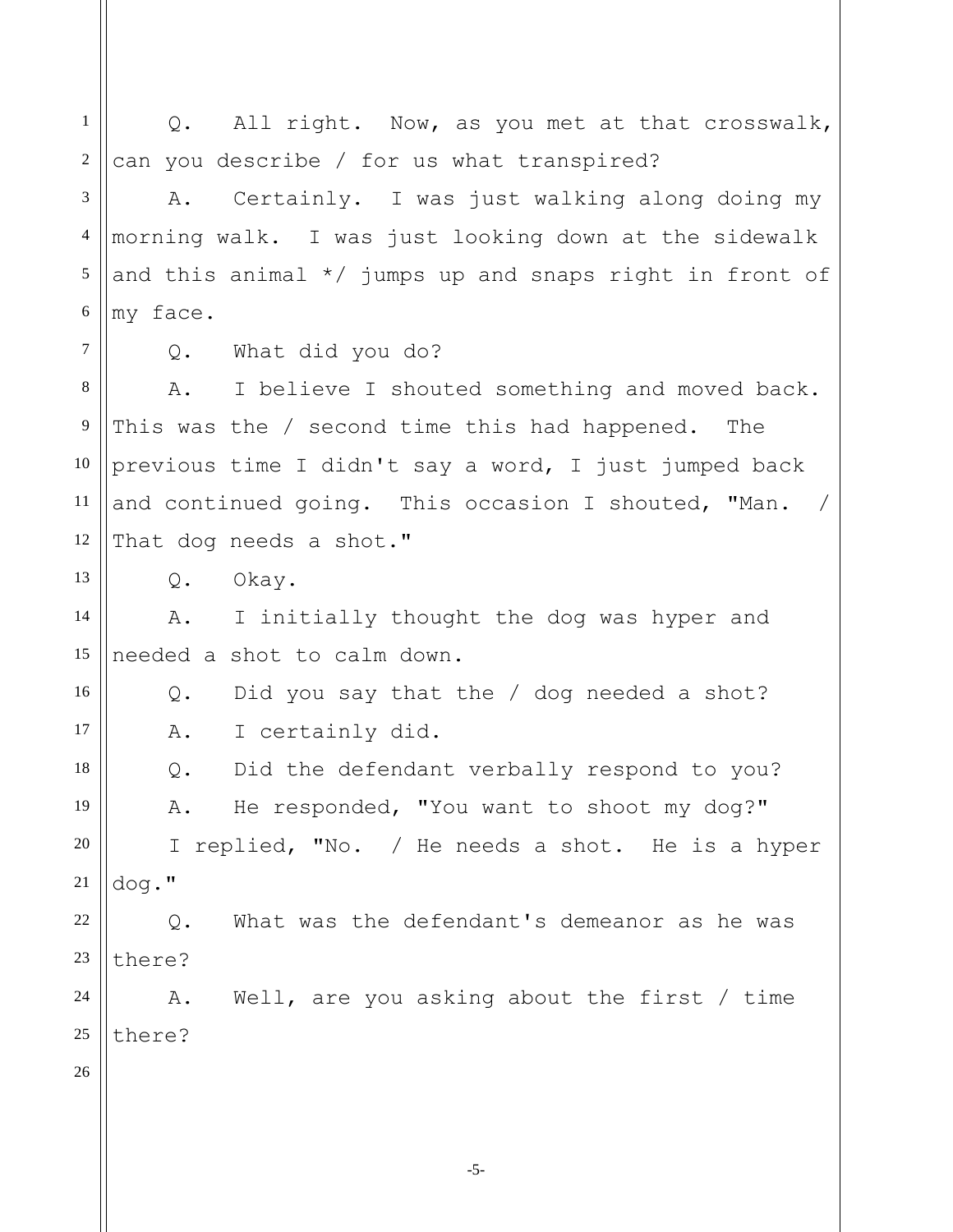Q. After you said, "Your dog needs a shot," describe the defendant's demeanor when he responded to you. A. He was just working himself into / a frenzy saying that I wanted to shoot his dog, but that's not what I said. MS. BAKER: Objection. Move to strike that he was working himself / into a frenzy. It is nonresponsive. THE COURT: All right. Sustained. The last answer is stricken, ladies and gentlemen. You can't consider it. Counsel, next question, please. \*/ (2 min)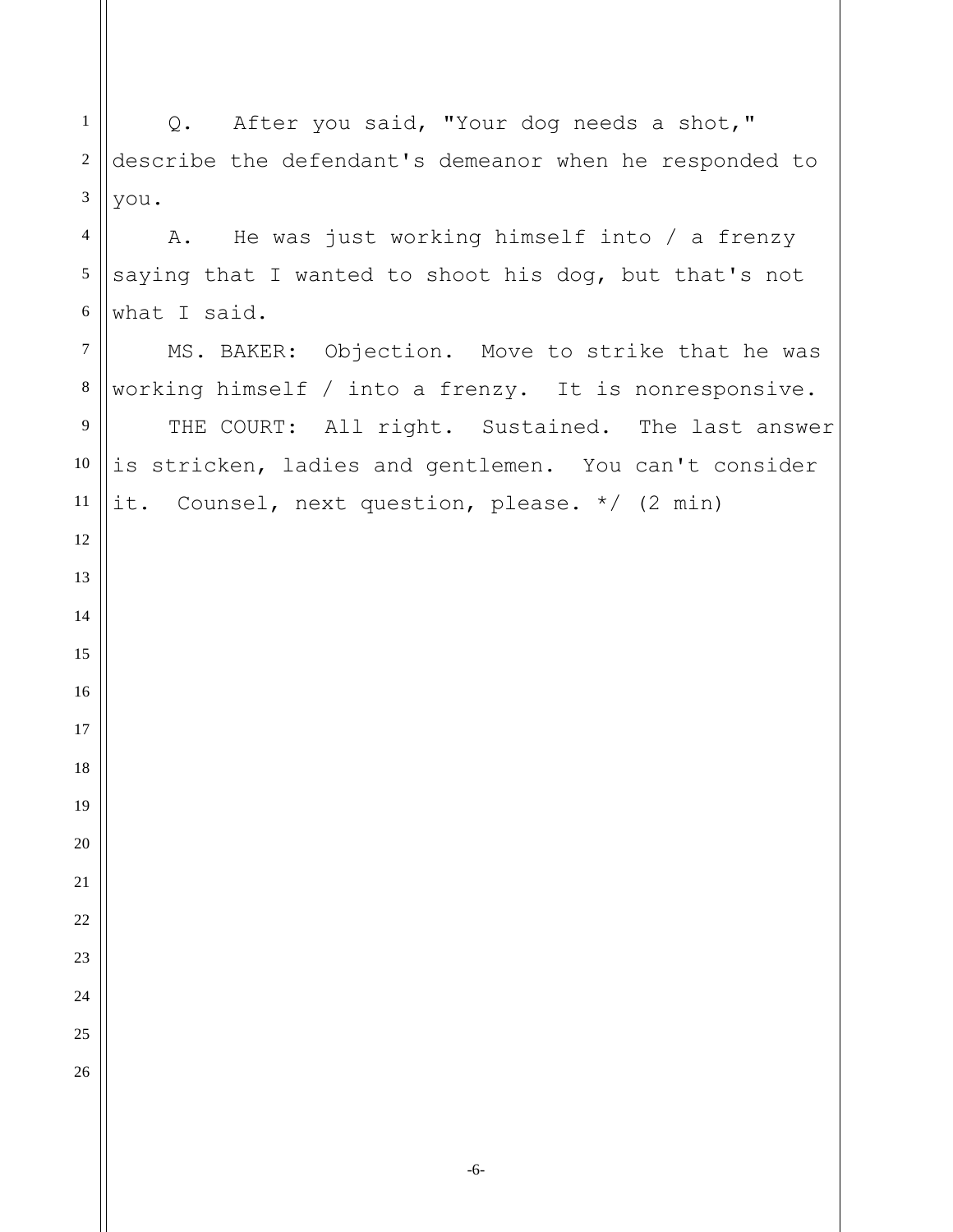1 START TYPING

2 3 4 5 6 7 8 9 10 11 12 13 14 15 16 17 18 19 20 21 22 23 24 25 26 Q. BY MS. GIBBS: After the comment about a shot, what did the defendant say? A. His first response was asking me if I really wanted to shoot his dog. / Q. Did he say that in a calm manner? A. Not in a totally calm manner. Q. Did he appear to be angry? A. Slightly angry, yes. Q. All right. / So after he asked if you really wanted to shoot his dog, describe what happened next. A. Then I told him that his dog just needed / to relax and not be aggressive. Q. Now, as you are having this conversation with the defendant, do you both remain facing each other? A. We were / standing there. I moved a step or two away, you know, to get away from the animal. I didn't know what to expect next. MS. BAKER: Objection. / THE WITNESS: After I stepped back --MS. BAKER: Objection. Move to strike the second portion of the answer. It is totally nonresponsive. THE COURT: All right. "I didn't know what to / expect next" is stricken. The rest of the answer remains.

-7-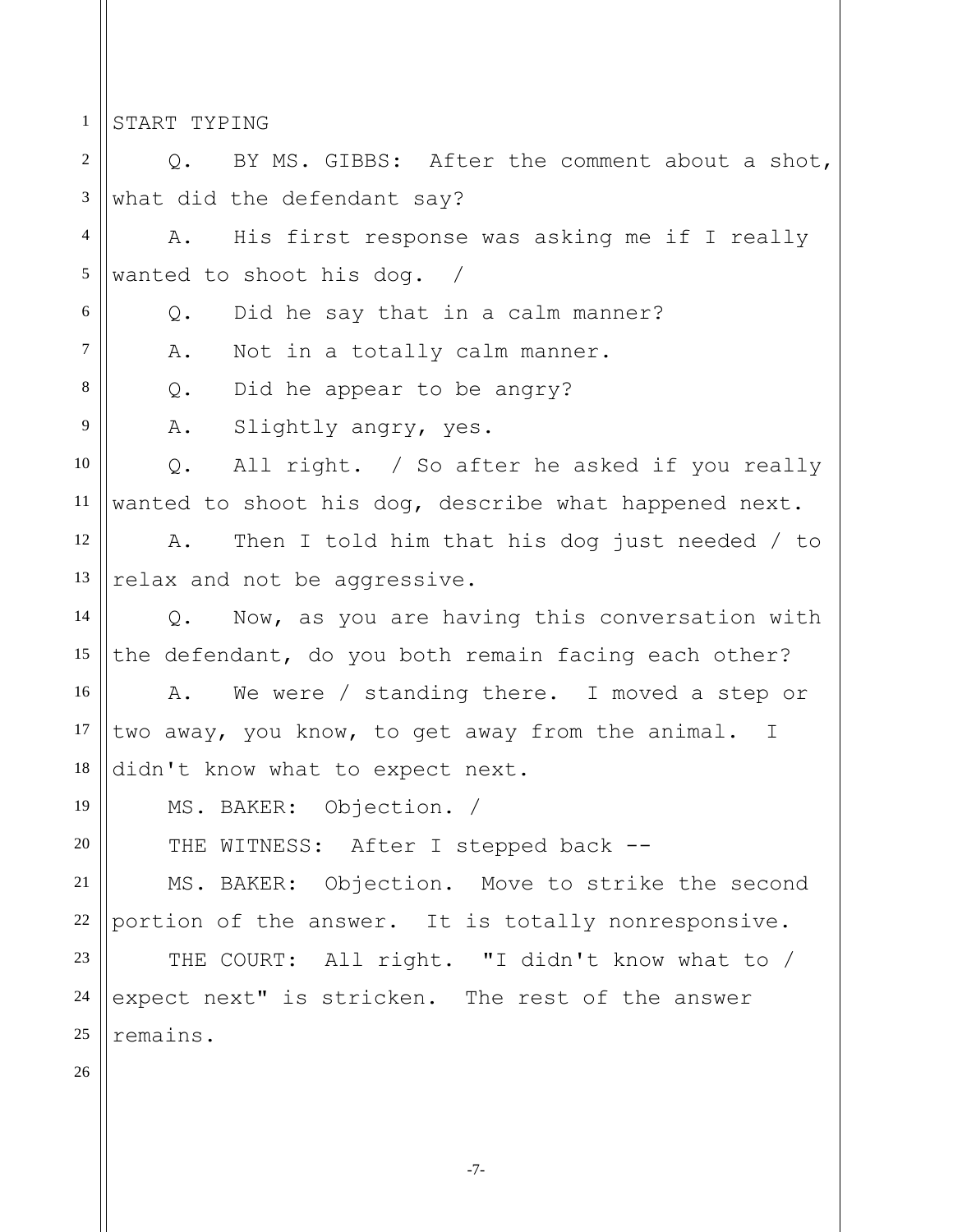-8- 1 2 3 4 5 6 7 8 9 10 11 12 13 14 15 16 17 18 19 20 21 22 23 24 25 26 Q. BY MS. GIBBS: Okay. The dog jumped up at you, correct? A. That's correct. Q. How close did the dog / get to you? A. Probably no more than 12 inches away from my face. Q. Now, after that, did you step away from the dog? A. Yes,  $I * /$  did. Q. All right. And were you still on the sidewalk at this point? A. Yes. Q. All right. Are you observing the dog do anything at this / point? A. No. I am looking at the defendant. Q. And is the dog on a leash? A. Yes. Q. So after this exchange with the defendant, tell us / what happened. A. He repeated the same thing over and over again. By this time he is starting to get angry. MS. BAKER: Objection. Move to strike the / last portion. Nonresponsive. No foundation.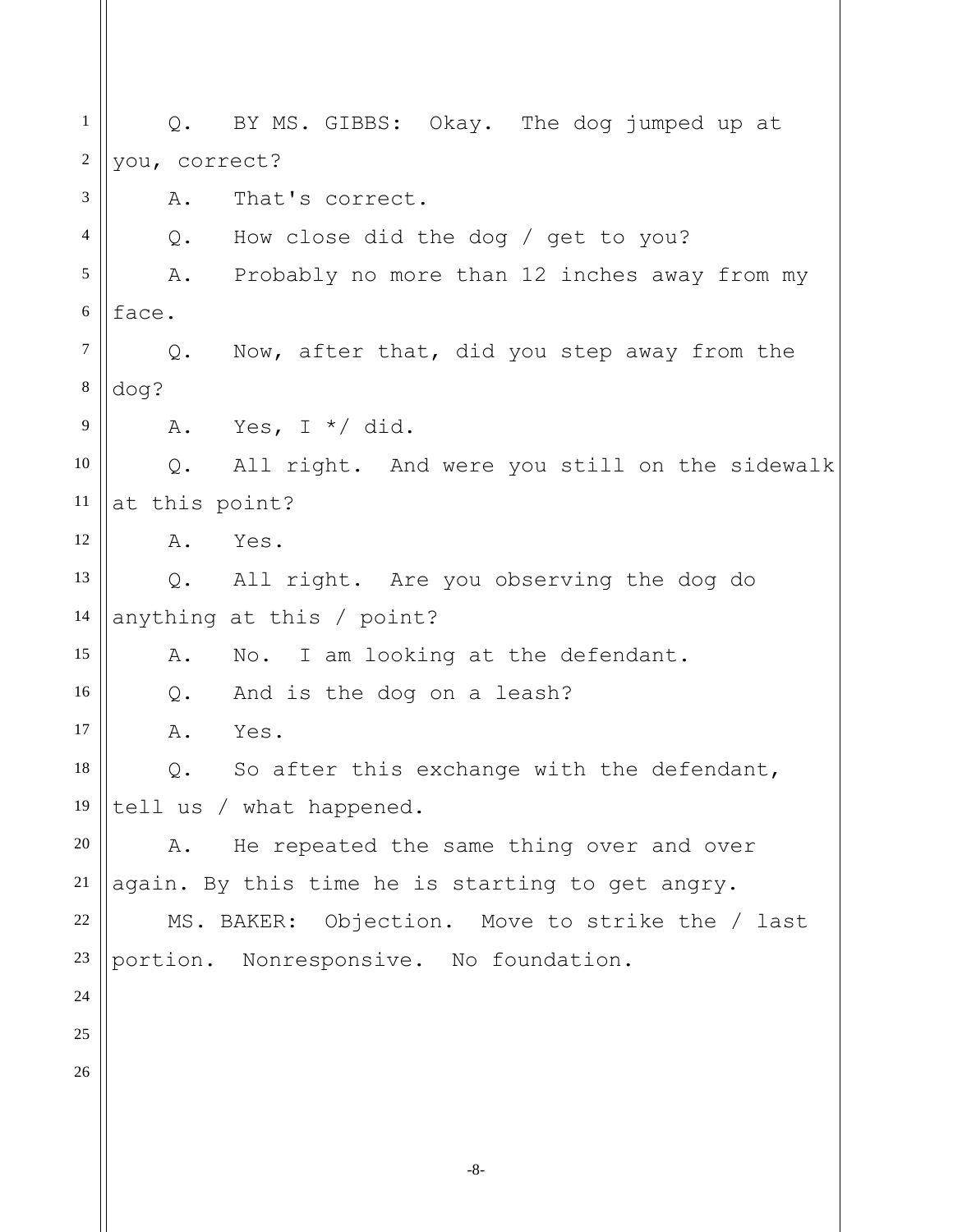1 2 3 4 5 6 7 8 9 10 11 12 13 14 15 16 17 18 19 20 21 22 23 24 25 26 THE COURT: Sustained. The part about getting angry is stricken. The jury is admonished not to consider that portion of the answer. / Next question, Ms. Gibbs. Q. BY MS. GIBBS: All right. Was the defendant raising his voice at you? A. Yes, he was. Q. Tell us what happened next. A. Then I started / to walk away and get away from him. Q. And did you continue walking in the same direction that you were originally going? A. Yes. Q. Okay. And / then what happens? A. As I was walking away, and I had moved maybe ten steps, I heard a command given by him for the dog / to attack me. MS. BAKER: Objection. Saying it was a command is speculation. Conclusion. THE COURT: All right. Sustained. The answer is stricken. Next question. Q. BY MS. GIBBS: As you got ten \*/ feet away, did you hear something being said? A. I overheard him yelling the word "attack" two times.

-9-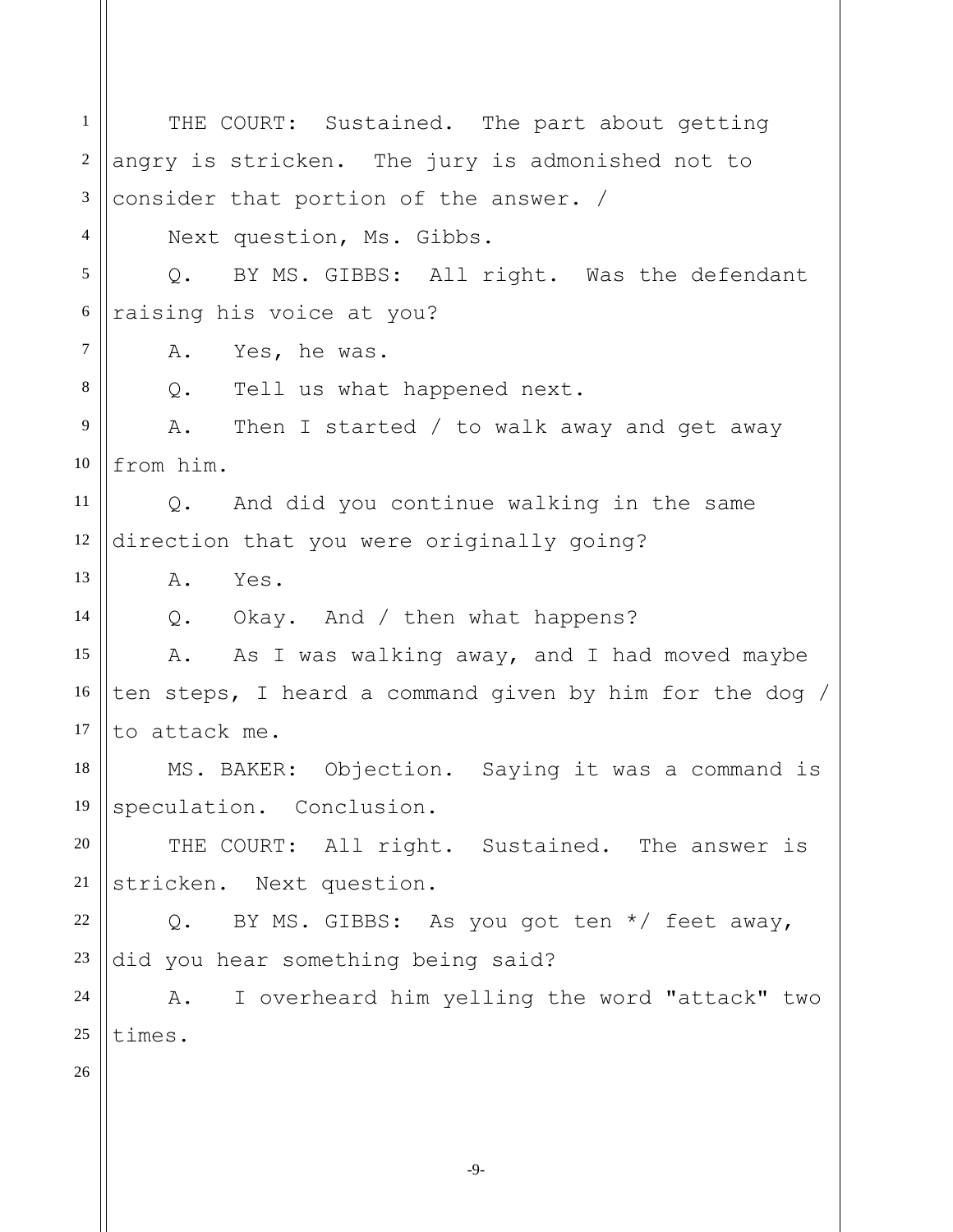| $\mathbf{1}$     | Q. At that moment were you looking at the /                |
|------------------|------------------------------------------------------------|
| $\boldsymbol{2}$ | defendant?                                                 |
| 3                | No. I was walking away.<br>A.                              |
| $\overline{4}$   | Q. Okay. So after you hear the words you heard,            |
| $\mathfrak s$    | what transpired next, Mr. Carlson?                         |
| 6                | I looked over my shoulder / and saw the animal<br>A.       |
| $\boldsymbol{7}$ | running toward me.                                         |
| $\,8\,$          | Q. And was the defendant still holding the leash           |
| $\overline{9}$   | at this point?                                             |
| 10               | No.<br>Α.                                                  |
| 11               | $Q$ .<br>Then did the dog actually attack / you?           |
| 12               | Yes, he did.<br>Α.                                         |
| 13               | MS. BAKER: Objection. That calls for a                     |
| 14               | conclusion.                                                |
| 15               | THE COURT: Overruled.                                      |
| 16               | BY MS. GIBBS: Can you describe where you were<br>$\circ$ . |
| 17               | attacked?                                                  |
| 18               | He bit me on the upper thigh $/$ of my left leg.<br>Α.     |
| 19               | Now, at this point did the defendant attempt<br>Q.         |
| 20               | to assist you at all?                                      |
| 21               | Α.<br>No.                                                  |
| 22               | Were you saying anything during this attack?<br>$Q$ .      |
| 23               | I was yelling to get the dog away from<br>Α.<br>Yes.       |
| 24               | me.                                                        |
| 25               | Did the defendant make any attempt to come<br>$Q$ .        |
| 26               | over to you to help you? /                                 |
|                  |                                                            |
|                  |                                                            |

-10-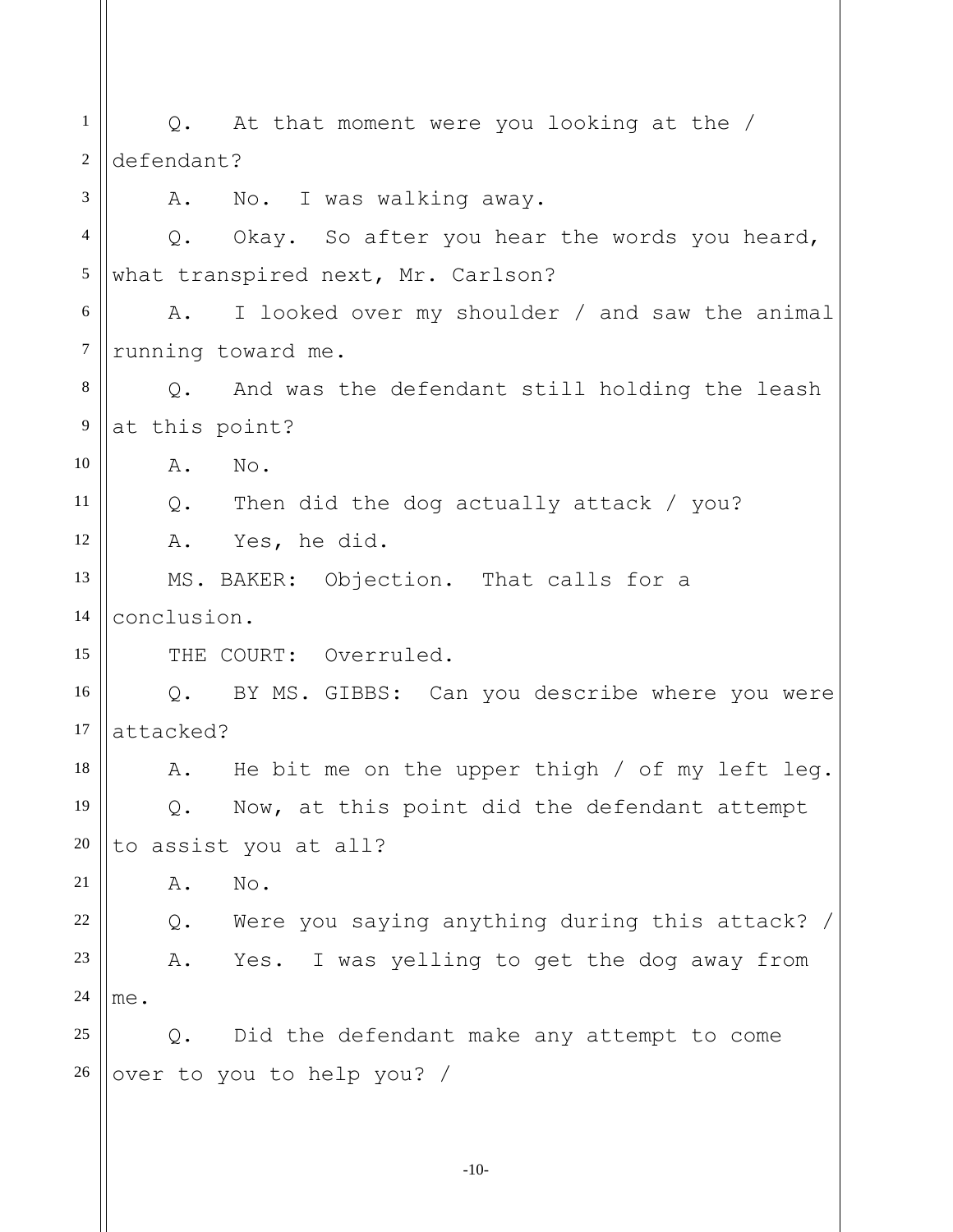1 2 3 4 5 6 7 8 9 10 11 12 13 14 15 16 17 18 19 20 21 22 23 24 25 26 A. No. Q. At any time did you overhear the defendant yelling at the dog to leave you alone? A. No. Because I was screaming the whole time, / so I didn't hear anything. MS. BAKER: Move to strike everything after "because." THE COURT: Everything except "no" is stricken. Next question, please. Q. BY MS. GIBBS: All right. So about how long \*/ did this attack last? A. It was only the single bite, and perhaps - well, I don't remember. Only the one bite. Q. All right. Did the defendant / say anything to you after the attack? A. Nothing. I immediately took off walking. Apparently, so did he. I didn't look back. Q. Now, after this happened / did you telephone the police? A. Not right away. I did later. Q. When did you call the police? A. I think it was the next afternoon when / I saw him again. I was out for my walk the next morning and I saw him across from the park. I went back to / my condo and that's when I called the police.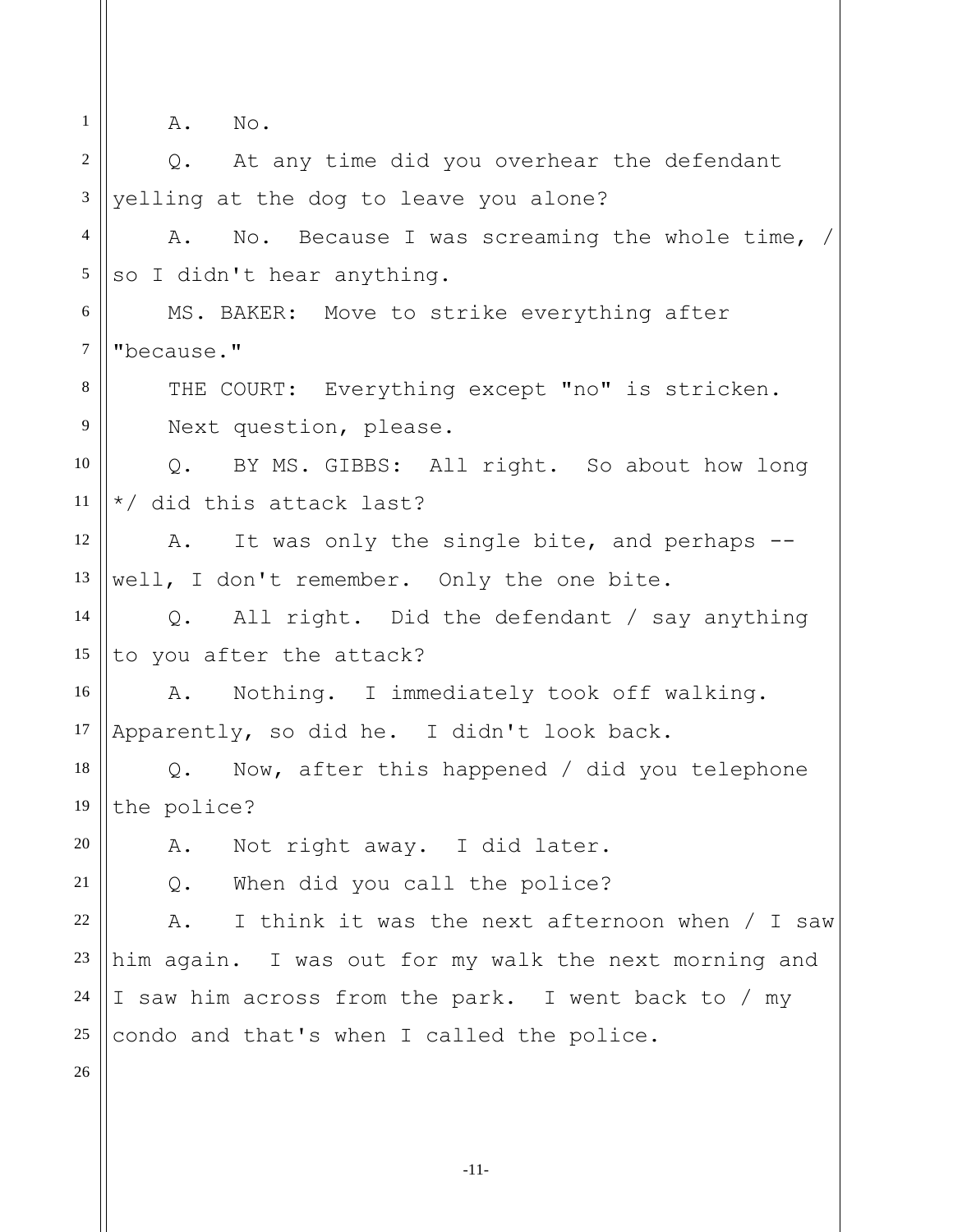1 2 3 4 5 6 7 8 9 10 11 12 13 14 15 16 17 18 19 20 21 22 23 24 25 26 Q. Did you make contact with people from Animal Control? MS. BAKER: Objection. Irrelevant. THE WITNESS: No. THE COURT: I am sorry, what / are the grounds for the objection? MS. BAKER: Irrelevant. THE COURT: Do you want to be heard on that sidebar? MS. GIBBS: No, your Honor. THE COURT: All right. Sustained. Q. BY MS. GIBBS: Did you have / your wound treated? A. Yes, the same day. I already had an appointment that day with my doctor. They cleaned the wound. I was very concerned / because I am a liver transplant patient. MS. BAKER: Objection. Move to strike. It is not responsive. THE COURT: All right. Sustained. The last answer is stricken. Q. BY MS. GIBBS: All right. \*/ So you went to the doctor that same afternoon, correct? A. I certainly did. Q. And did you actually look at the wound yourself?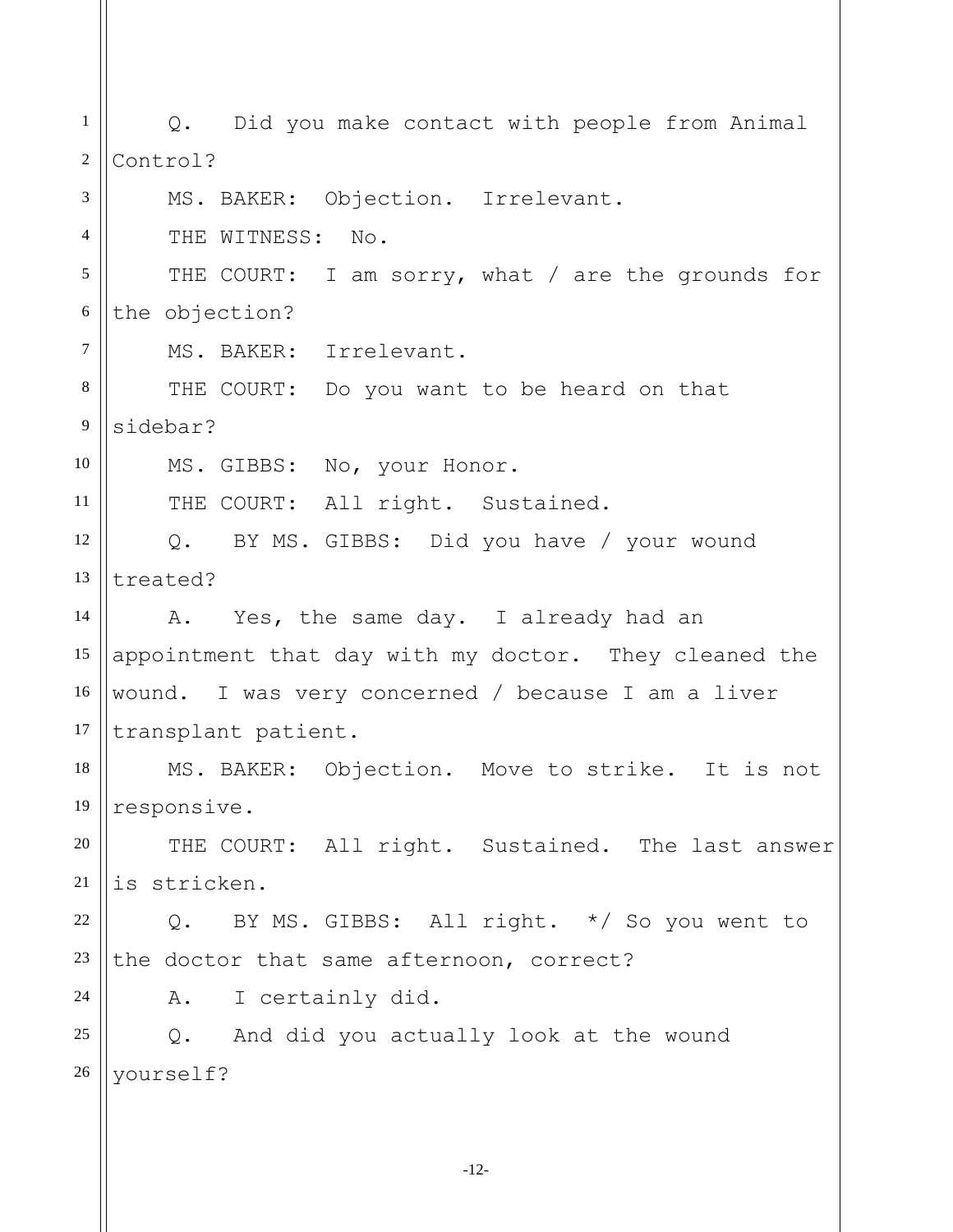1 2 3 4 5 6 7 8 9 10 11 12 13 14 15 16 17 18 19 20 21 22 23 24 25 26 A. Yes. I arrived / home and I undressed. There was a hole in my upper thigh. I attempted to clean it up and get ready to go to the / doctor. Q. Okay. Was there any blood? A. Yes, there definitely was blood. Q. You testified earlier some of your flesh was torn loose; is that correct? A. Yes. / I saved that in the freezer. Q. Why did you preserve that? A. For evidence, if needed. Q. Approximately, how long did it take to heal, if you / remember? A. Basically, normal time. About a week. Q. Did it leave a scar? A. There is actually a little scar remaining, yes. Q. Describe the scar, Mr. Carlson. / A. It is very faint now, but it's approximately an inch long. Q. Now, during this encounter with the defendant and his dog, were you afraid? A. Honestly, / I was extremely afraid. Q. Mr. Carlson, did it take some time for you to calm down after this? A. Yes. I was walking fast. I was / scared.

-13-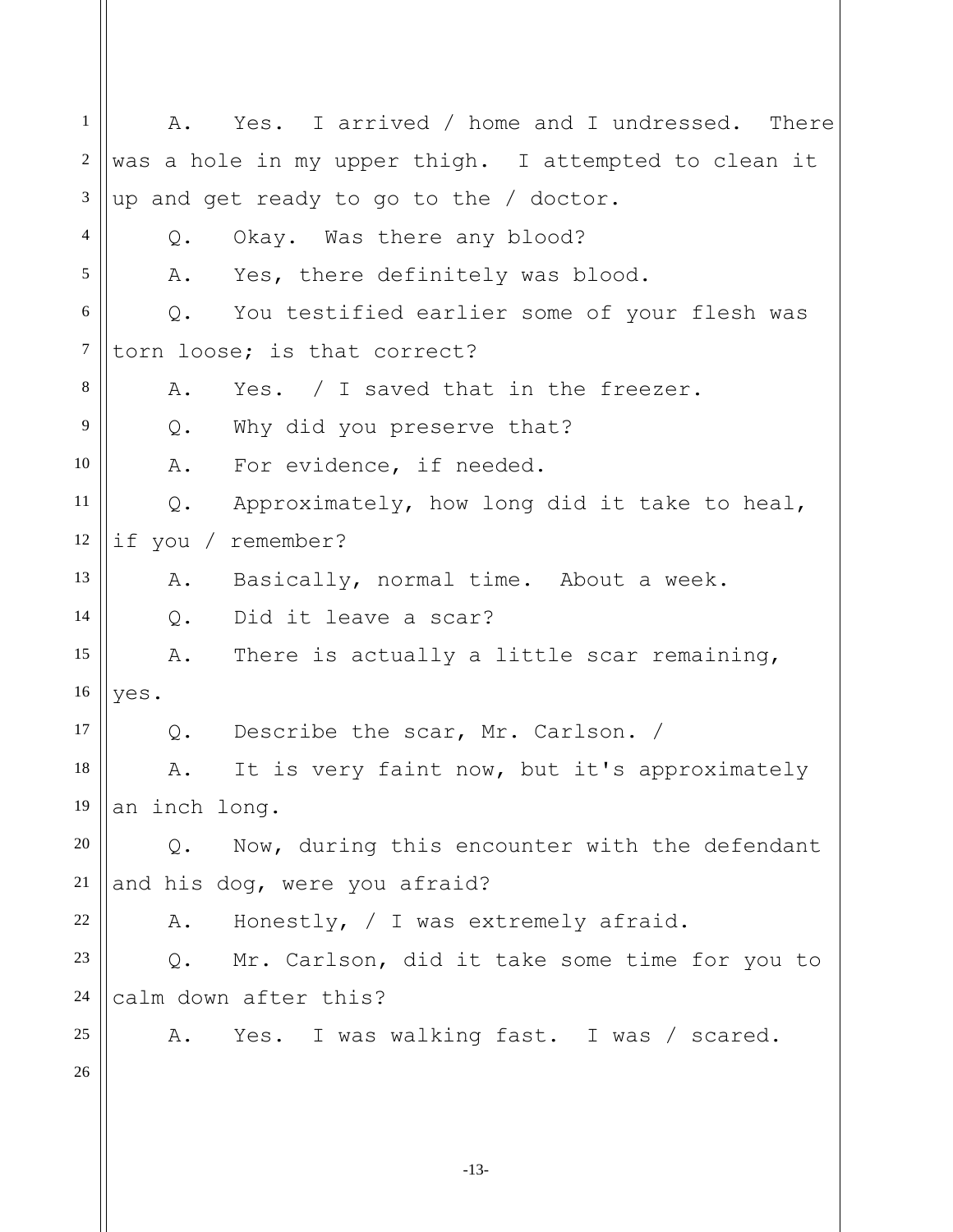1 2 3 4 5 6 7 8 9 10 11 12 13 14 15 16 17 18 19 20 21 22 23 24 25 26 Q. So about how far away from your home were you when this happened? A. Roughly two to three blocks. Q. About how long do you think \*/ it took you to continue home after this attack? A. I actually walked down about a block, then quickly turned around to make sure that he / was leaving. I turned around and immediately headed right back home. MS. BAKER: Objection. That's not responsive to the question. THE COURT: All right. Sustained. MS. BAKER: Move to strike. THE COURT: Last / answer is stricken. Q. BY MS. GIBBS: Okay. In terms of minutes from the time of the attack until the time you arrived home, about how long was it? / A. I would estimate close to ten minutes. Q. During that ten minutes that it took for you to get home, describe for us what you were / feeling. A. I was shaking and scared. Q. Still upsetting for you to talk about it today? A. Yes. It still upsets me very much every day, yes. /

-14-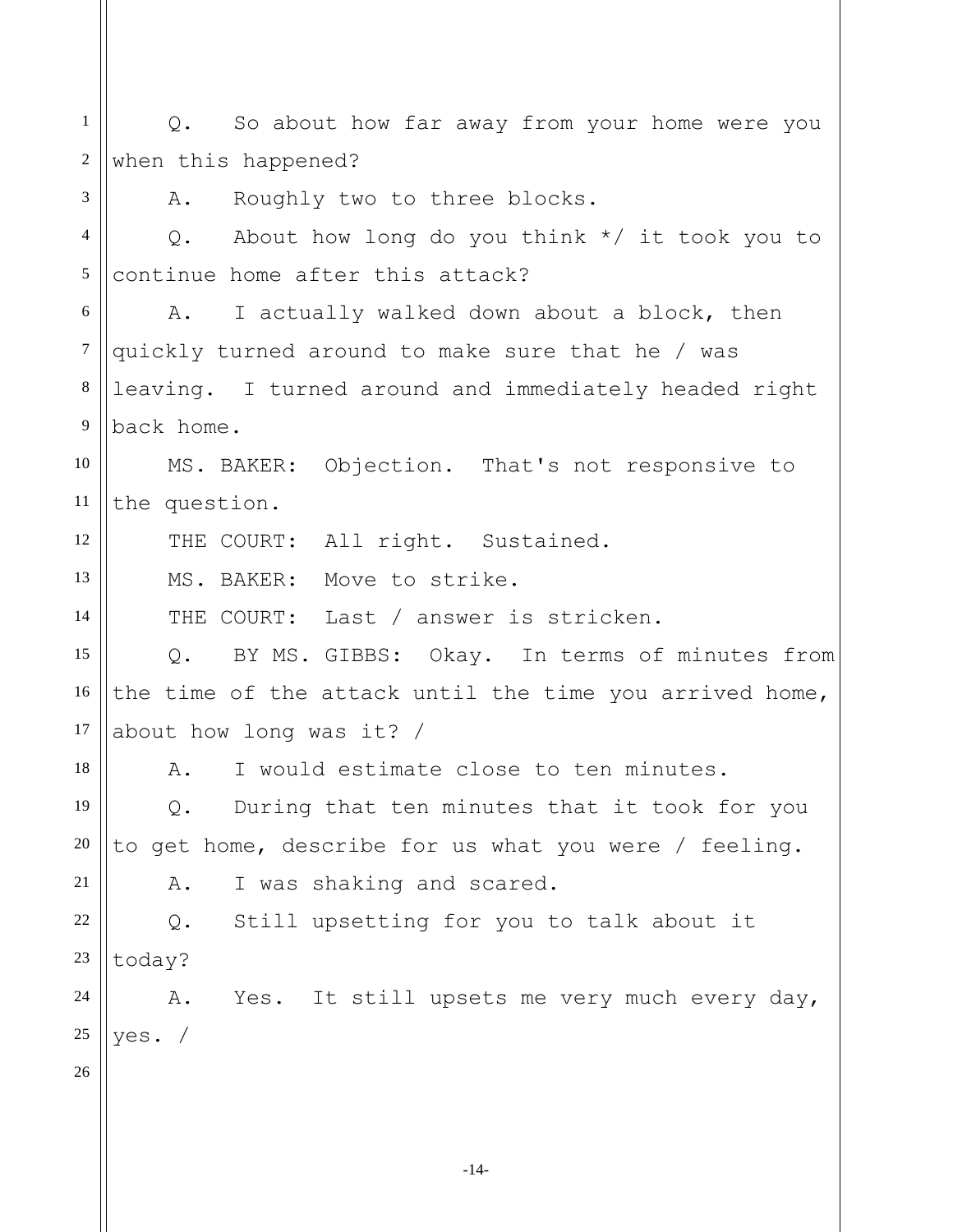1 2 3 4 5 6 7 8 9 10 11 12 13 14 15 16 17 18 19 20 21 22 23 24 25 26 Q. Now, you spoke to an investigator regarding what happened; is that correct? A. Yes. Q. Now, you spoke to the investigator on February 10th, 2003. / Does that sound about right? A. Yes. Q. Were you honest with this investigator when you spoke to him? A. Yes. I told him just what I have / said here. Q. Would you say the events were fresher in your mind in February of 2003 than they are today? A. Not really. It  $*/$  is still very fresh in my mind. It is like it happened this morning. Q. All right. Well, do you recall that when the dog attacked / you, the defendant asked you if you wanted more? MS. BAKER: Objection. That's leading and suggestive. THE COURT: Sustained. Q. BY MS. GIBBS: Now, back in 2003, did you give the / police specific details about the conversation, the words between you and the defendant? A. Yes, I did. Q. And were you honest about that with the police? / A. Yes.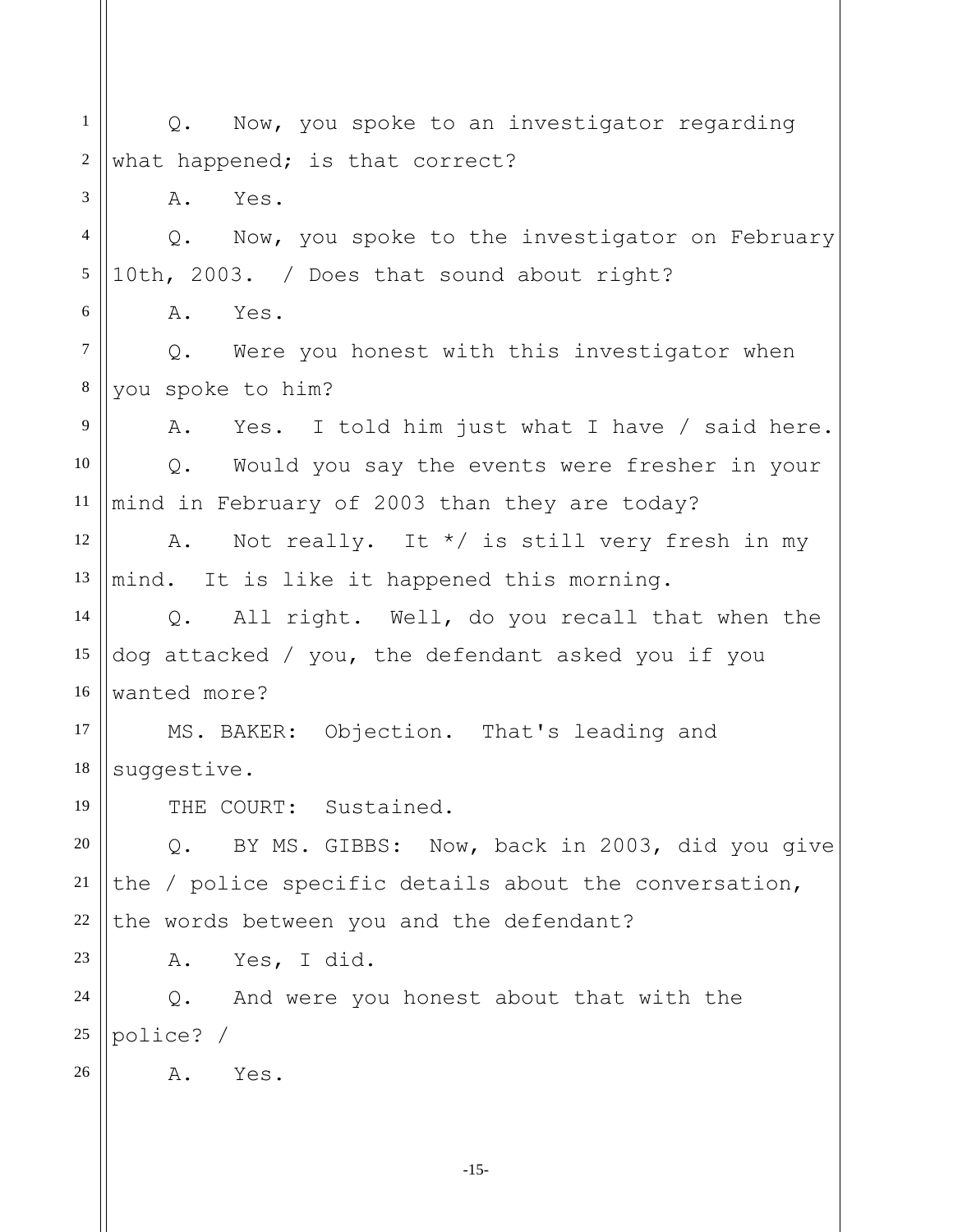1 2 3 4 5 6 7 8 9 10 11 12 13 14 15 16 17 18 19 20 21 22 Q. As you sit here now, do you recall the defendant saying anything to you during the attack? A. Yes. You just refreshed my memory by / what you said just a little bit ago. I had forgotten that. I will admit  $--$ MS. BAKER: Well, I will object and move to strike. That's nonresponsive. / It is a product of a leading question. THE COURT: All right. Everything after "yes" is stricken. Q. BY MS. GIBBS: All right. What do you recall being said by the / defendant during the attack? MS. BAKER: Objection. Asked and answered. And it is also the product of a leading question. THE COURT: Overruled. You may answer. THE WITNESS: I now recall / that during the attack the defendant asked me if I wanted more after the first bite. I, of course, didn't want more. Q. BY MS. GIBBS: After you said \*/ you didn't want more, at that point what happened? A. As I remember, that's when he pulled the dog back and they continued on their way. /

MS. GIBBS: I have nothing further.

THE COURT: Cross-examination.

25 26

23

24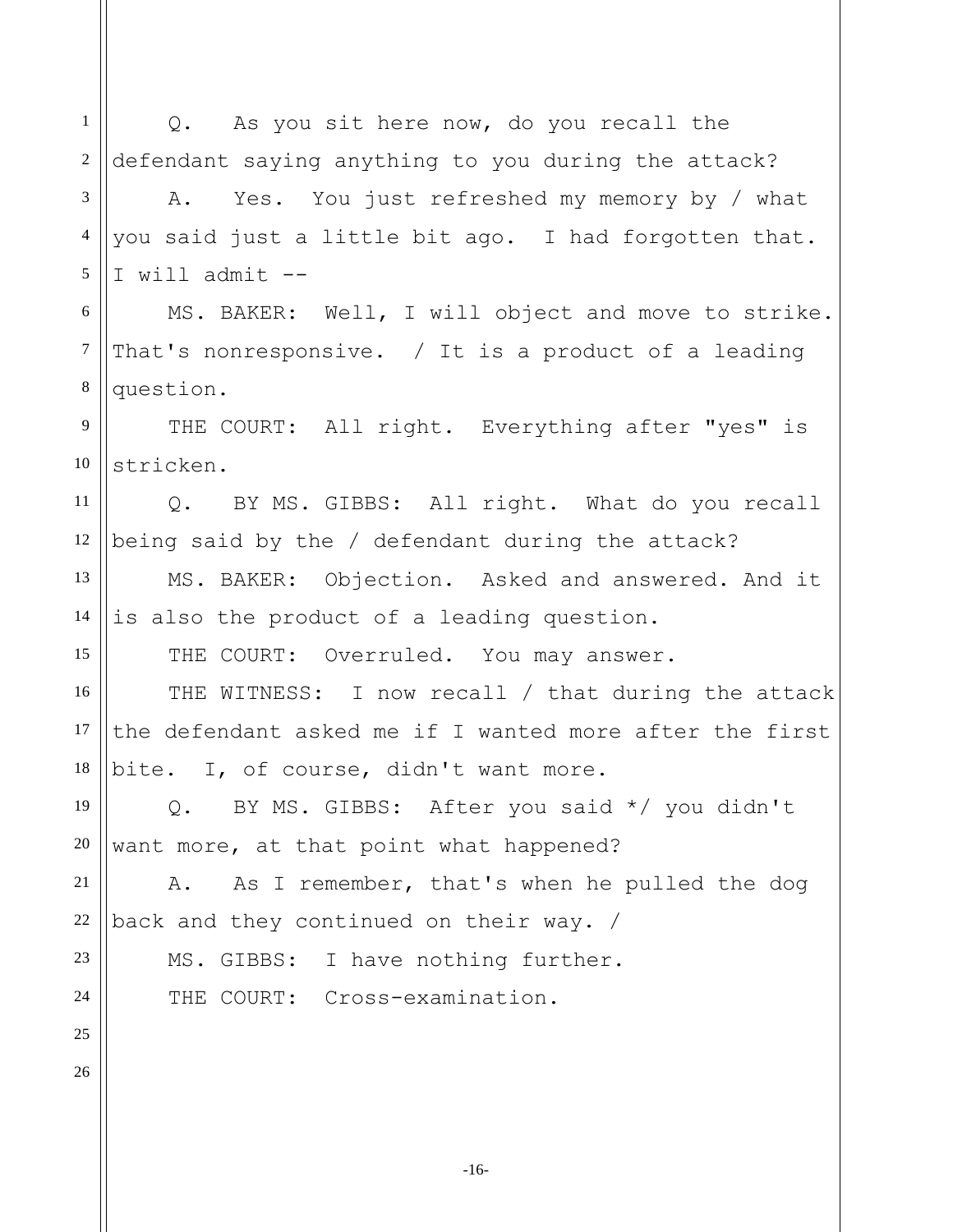1 2 3 4 5 6 7 8 9 10 11 12 13 14 15 16 17 18 19 20 21 22 23 24 25 26 CROSS-EXAMINATION Q. BY MS. BAKER: Mr. Carlson, if I understand it, you testified you had a previous encounter with this dog and my client; is / that right? A. That's absolutely true. Q. They were walking past you and the dog was on a leash? A. That's correct. Q. And as you get closer, he almost / bites you in the face? A. Yes. Q. Basically, my client prevented that from happening? A. I am guessing he did since I wasn't bitten that time. / Q. The dog is restrained on a leash. He lunges up toward you. My client pulls him away from you, correct? A. He held the leash pulled / very taut, let's put it that way. Q. Okay. The animal seemed to get excited when he saw you, correct? A. I don't know. I was walking, / minding my own business, looking at the sidewalk. I didn't say anything. I didn't do anything.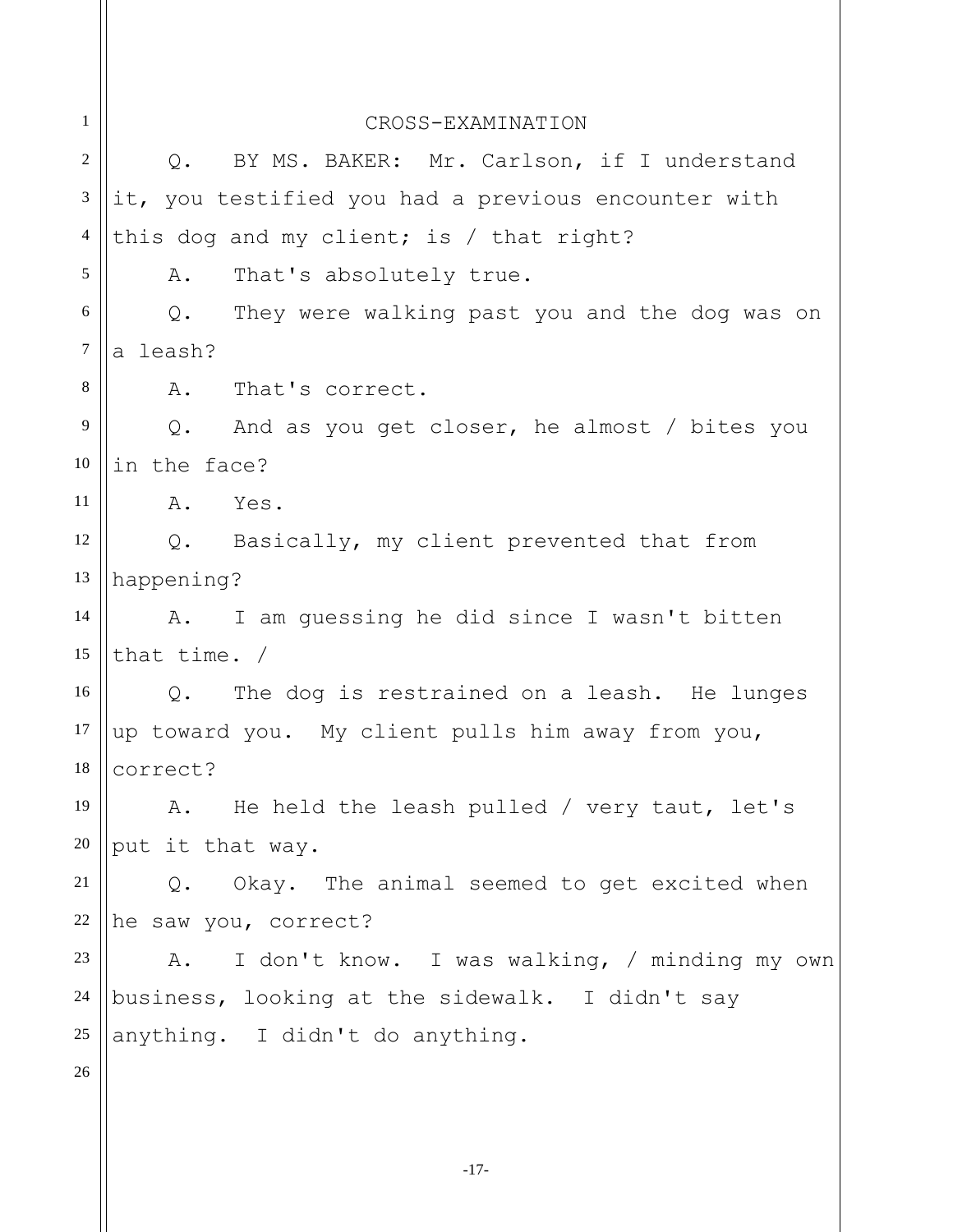-18- 1 2 3 4 5 6 7 8 9 10 11 12 13 14 15 16 17 18 19 20 21 22 23 24 25 26 Q. So the dog lunges toward you. He is pulled / away by my client; is that correct? A. Yes. Q. Mr. Carlson, you believe if he hadn't restrained the dog, the dog would have bitten you, right? \*/ A. I don't know. I would assume so. MS. GIBBS: Objection. Speculation. THE COURT: Overruled. Q. BY MS. BAKER: Now, on May 20th, 2002, the same encounter is repeated, correct? A. Yes. Very / same thing happened, except this time he attacked me. Q. Was the dog barking when they were walking by? A. There was no barking ever. Q. You are / walking in the park. My client is walking his dog. It jumps up again. Then my client restrains him again so you don't get bit, / right? A. Correct. Q. All right. You were very shaken by that; is that correct? A. That's correct, yes. Q. And then you walked a few feet away; is / that right? A. Yes. I just slowly kept walking, yes.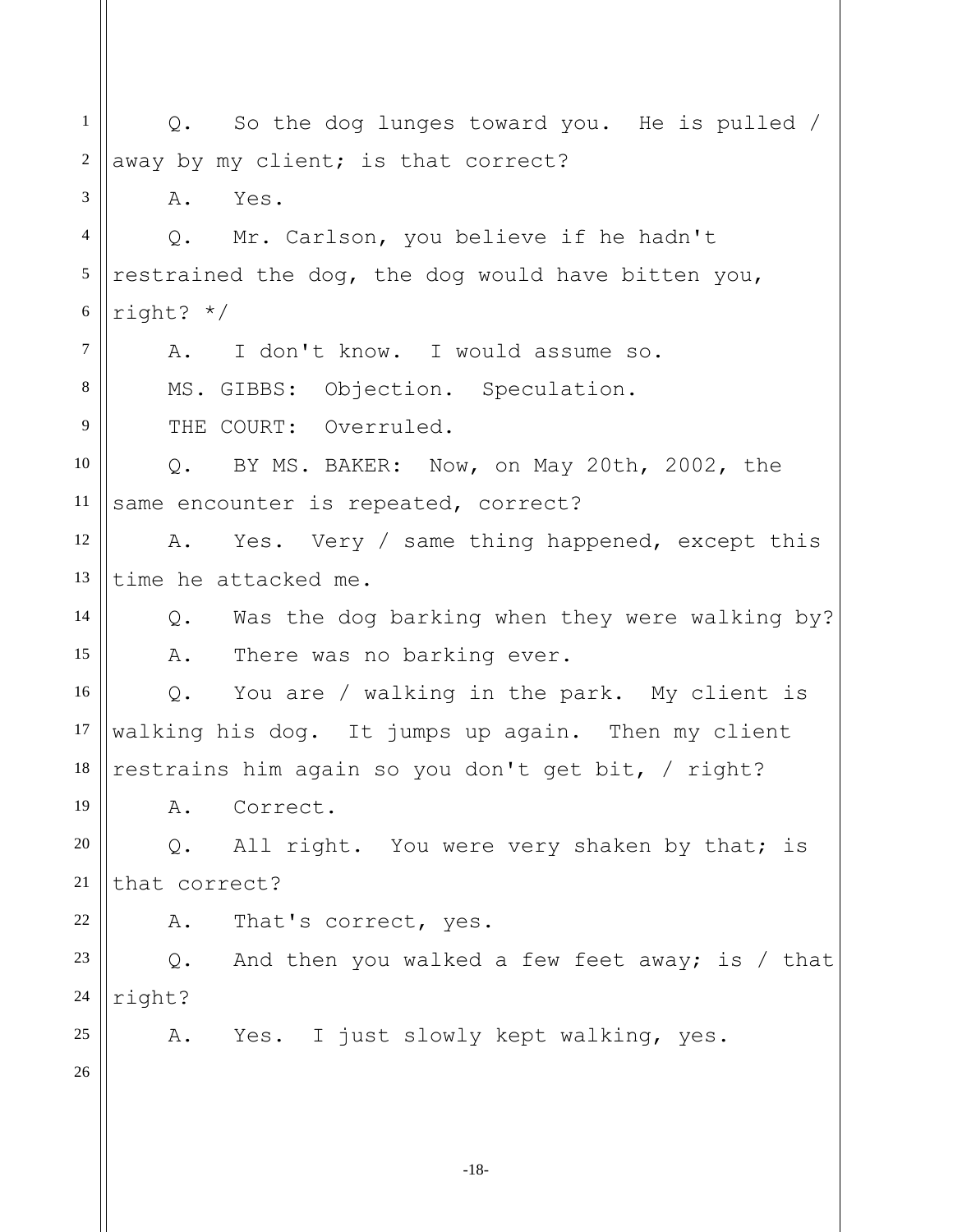1 2 3 4 5 6 7 8 9 10 11 12 13 14 15 16 17 18 19 20 21 22 23 24 25 26 Q. You also testified that eventually you heard a command to attack? A. That's correct. After our conversation, / yes. I got about ten feet away. I heard that command to attack. Q. When the dog bit you, you believed that my client still had / ahold of the leash, right? A. No. Q. Now, Mr. Carlson, did you testify previously that you can't say what happened right before you were bit because / you were looking the opposite direction? A. I was walking away from them, yes. Q. From the time you walked away to the time that you got \*/ bit, was that a short period of time? A. Very short, yes. Q. Perhaps a couple of seconds? A. No more than maybe five seconds. Q. All right. So / from the moment you walked away to the instant you were bitten, that was about five seconds, correct? A. Roughly. Q. You heard the command to attack? / A. I definitely heard that. Q. You didn't hear him command the dog to stop or anything like that? A. He didn't ever say anything like that.